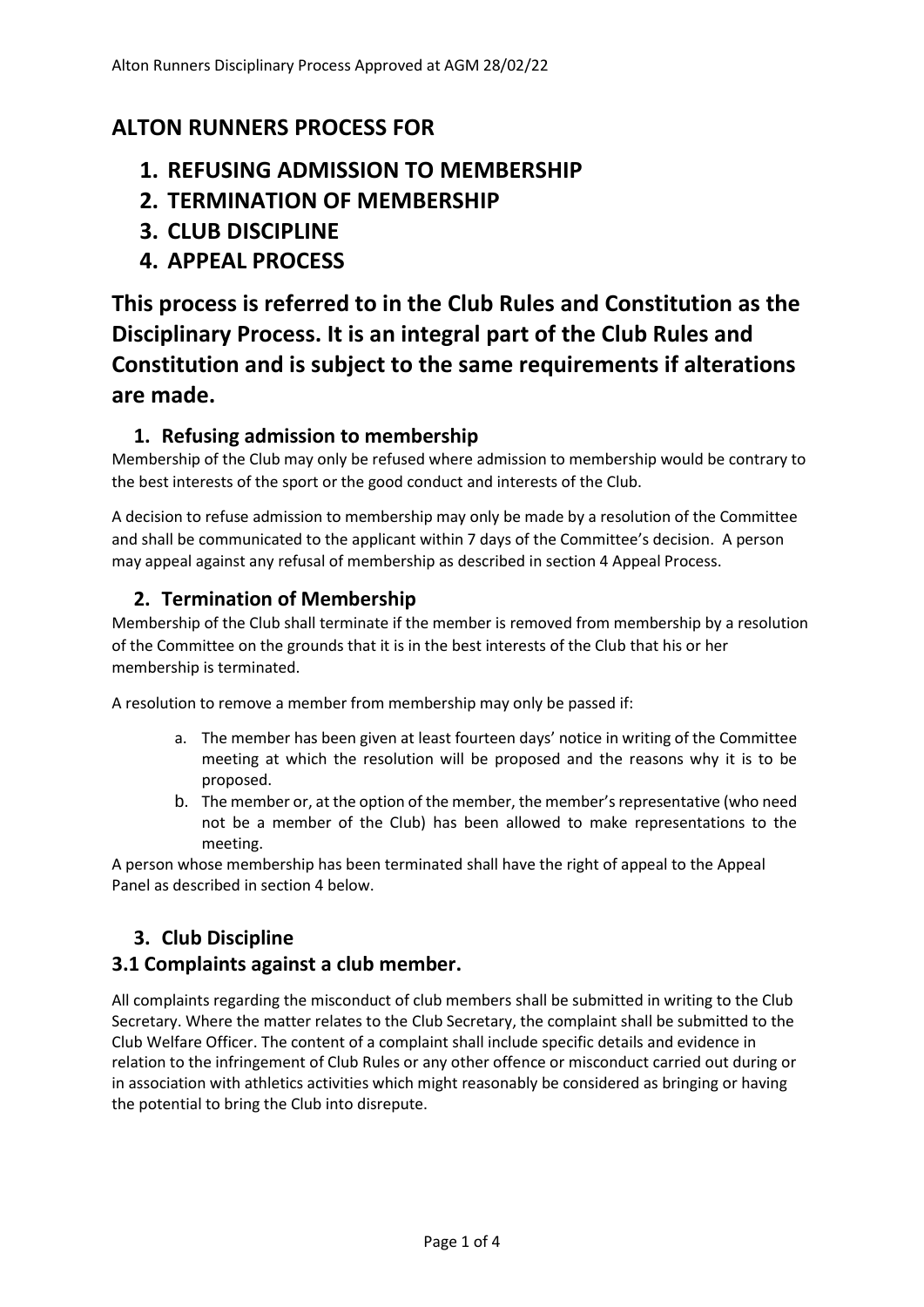## **3.2 Club member's response.**

Upon receipt of a formal complaint, the Club Secretary shall, having taken, and subject to, such advice as he or she considers it prudent to take in the circumstances, write to the Member or Members concerned to inform them of the complaint and to invite them to comment in writing within fourteen days upon the relevant allegations.

## **3.3 Decision to investigate the complaint.**

On completion of 3.2, the Club Secretary shall determine if the complaint has sufficient grounds and is capable of being pursued based on the evidence/statements provided . If the matter is sufficiently evidenced a process shall be pursued as described in 3.4. The Committee shall consider the matter but any committee members with a direct interest or involvement in the matter shall not take part in the proceedings.

## **3.4 Consideration of the complaint.**

The Committee shall consider the matter on receipt of the initial complaint and formal responses from the member(s) involved. The Committee has the power to suspend temporarily from membership any Member accused of an offence or misconduct, pending further investigations or enquiries. This suspension shall be to facilitate the investigation and be without prejudice to the outcome of the investigation. The Committee shall make such further enquiries as it thinks fit and shall offer a reasonable opportunity to any Member concerned, who may be accompanied by a supporter, if so desired, to meet with it and answer the allegations. The Committee shall hear such witnesses as are reasonably produced. The Committee shall make such procedural provisions as necessary for the just and efficient disposal of the case. If the Committee is satisfied that an offence of misconduct has been committed by a Member, then it may impose one or more of the following actions:

i.note the offence or misconduct but take no further action;

- ii. formally warn the Member concerned as to future conduct;
- iii. suspend or disqualify the Member from club athletic competition, club coaching, administration, social activities and/or use of the Club's premises if applicable for some definite or indefinite period;
- iv. recommend to the relevant governing body that the Member be disqualified from any involvement in athletics for some definite or indefinite period and/or;
- **v.** terminate the membership or such other penalty as the Committee considers appropriate. All parties concerned will be provided with the Committee's formal written outcome notification.

### **4. Appeal Process**

The notification of the decision of the Committee shall also set out the right to Appeal. The accused and/or the Complainant, may appeal against the decision of the Committee by serving a Notice of Appeal on the Club Secretary within seven calendar days of receiving the written decision. The Notice of Appeal must state the grounds on which the verdict of the Committee is challenged. The Club Secretary shall acknowledge a Notice of Appeal within seven calendar days of its receipt and the Appeal Panel process will commence (section 4.1).

### **4.1 Appeal Panel Composition and arrangements.**

The Club Secretary, shall appoint an Appeal Panel of three members who have not been involved directly, either in the events giving rise to the Hearing, or in the initial Disciplinary Hearing itself. The Club Secretary shall chair the Appeal Panel and shall inform all parties concerned of the composition of the Panel. Either party may object to the composition of the Appeal Panel by notifying the Club Secretary of the Objection and setting out the reasons for such an Objection no later than seven calendar days from the date of being informed of the composition of the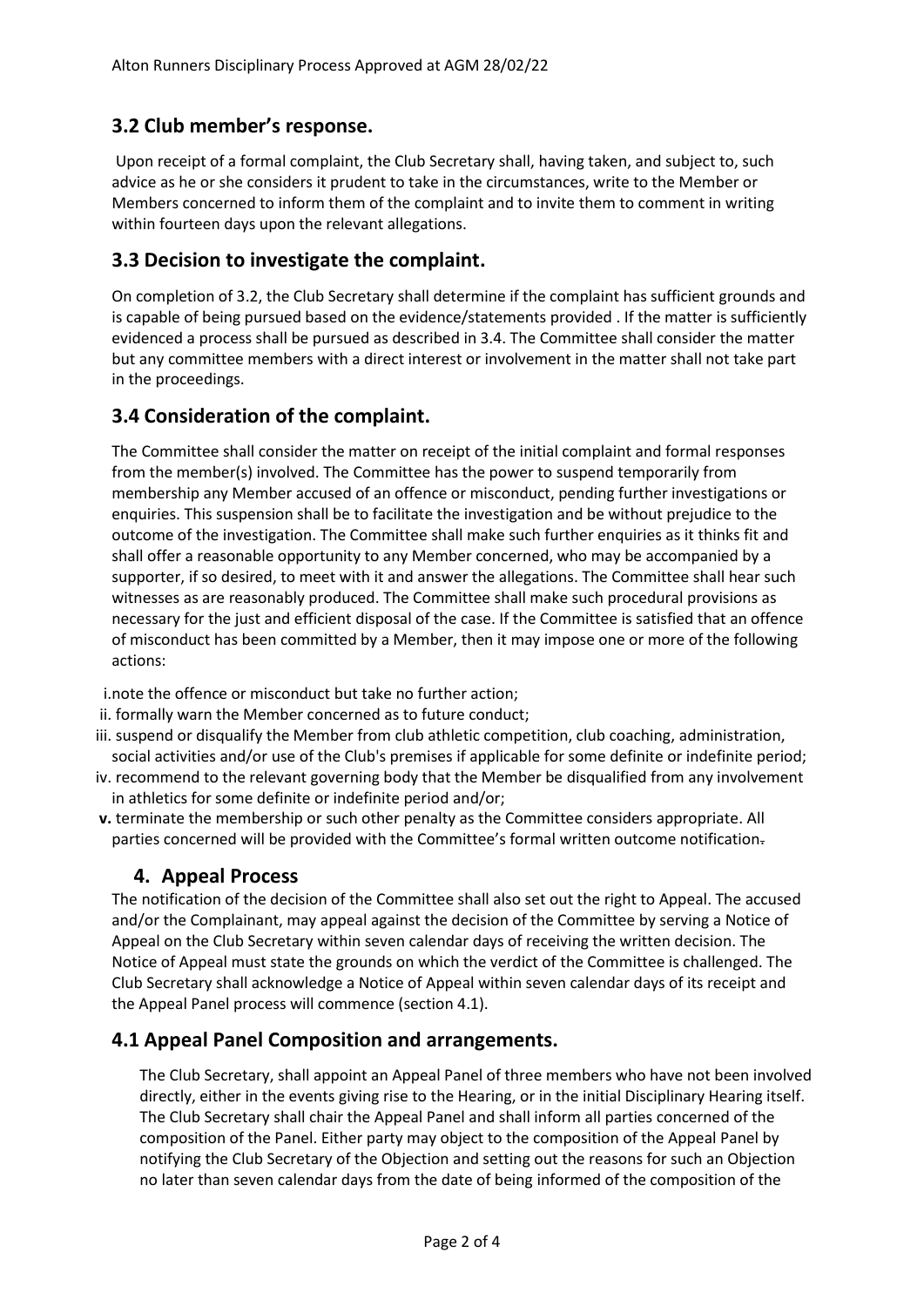Panel. The Club Secretary, within fourteen calendar days from the date of receipt of an Objection, will notify in writing the parties that either:

• the composition of the Panel has changed, in which case the Club Secretary shall provide details of the new Appeal Panel; or

• the composition of the Panel has not changed, in which case the Club Secretary shall give reasons why it has not accepted the Objection. Within fourteen calendar days from the date the Club Secretary responds to the Objection above (as appropriate), the Club Secretary shall give such directions to all parties that include;

- the date and place at which the Appeal Panel will meet to determine the Appeal.
- whether the appeal will proceed by way of written submissions or an oral hearing; and

• whether the parties should be required to submit statements of their evidence and/ or written submissions prior to the hearing and, if so, a timetable for doing so and the procedure for exchanging such statements and written submissions.

### **4.2 Powers of the Appeal Panel**

The Appeal Panel shall meet on the date fixed by the Club Secretary. The Appeal Panel may at its sole discretion disregard any failure by a party to adhere to this appeal procedure and may give such further directions as may be appropriate. Any such hearings shall be in private unless all parties agree otherwise, or unless the Appeal Panel directs. The Appeal Panel shall have power to make a decision on the facts as it thinks fit and may:

- Quash the original decision;
- Confirm the original findings
- Increase the original sanction;
- Abate the original sanction;

The Appeal Panel shall inform all parties of its decision within fourteen calendar days together with written reasons for its decision. The decision of the Appeal Panel shall be final. The Appeal Panel shall decide on any issue by majority. A supporter can be a legal representative, who must

be named, and may accompany the Complainant/Accused throughout the appeal process.

### **4.3 Records of Hearings and Appeals**

The decision of a Disciplinary Panel/Hearing, including Appeal Panel/Hearing, shall be recorded and retained in confidential records for a period of six years by the Club. Supporting documentation shall also be retained in the same fashion.

### **4.4 Notification to UK Athletics (UKA) and England Athletics (EA)**

Where appropriate the Club Secretary, once the Appeal notice has expired, will inform EA/ UKA;

**• Committee and Appeal Panel** – details of a decision, including sanctions imposed, will be communicated to EA and/or UKA if it is considered necessary to ensure compliance with a sanction, or for the safety and well-being of those engaged in athletics activity. EA/ UKA may determine to publish details on their websites.